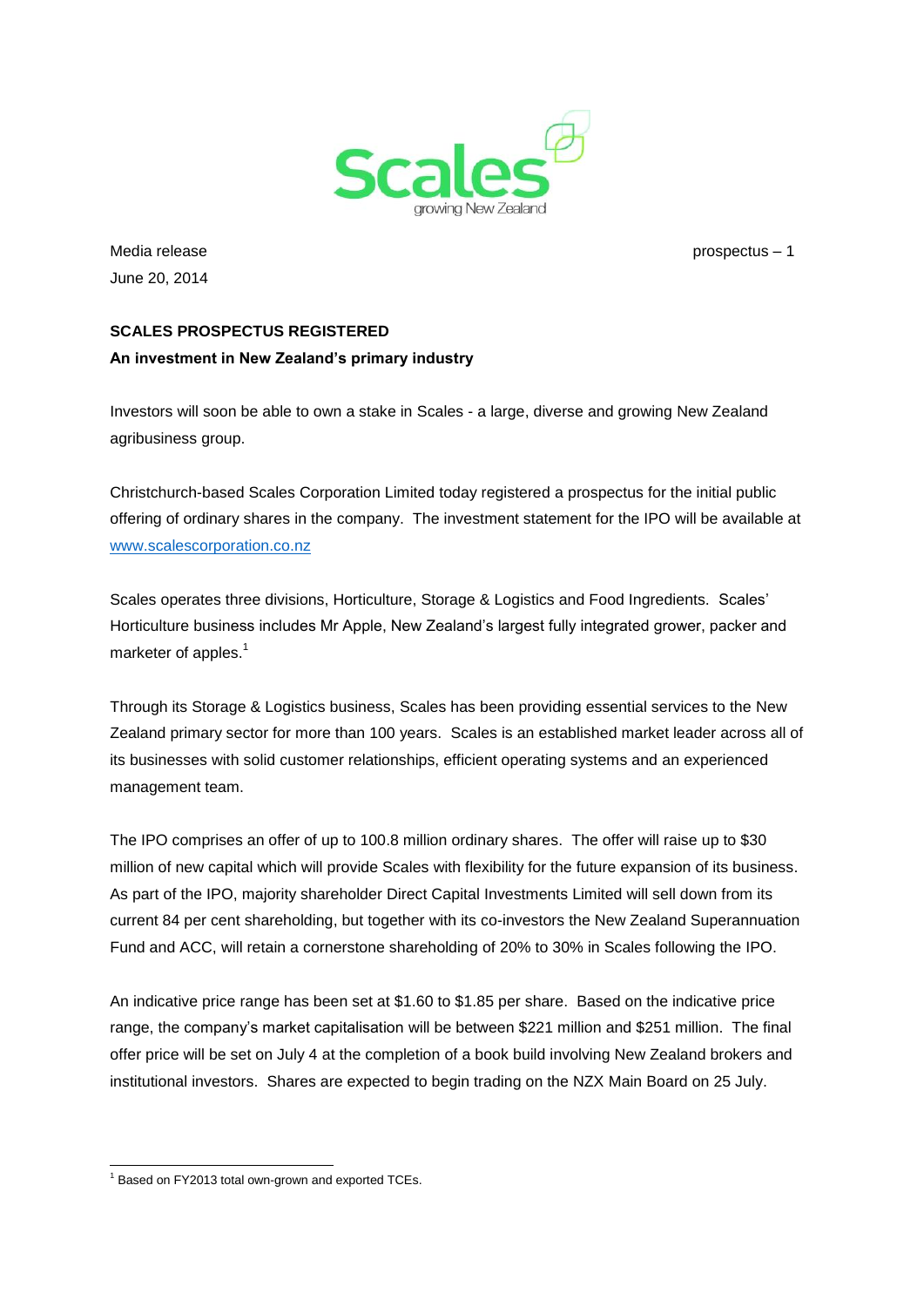Scales Corporation chairman Jon Mayson says the offer is expected to receive strong support from both retail and institutional investors in New Zealand and offshore.

"Scales has an exposure to the key primary sectors in New Zealand across its three operating divisions, Horticulture, Storage & Logistics and Food Ingredients. We believe our diversity and exposure to a number of expanding export sectors is one of our key strengths.

"Scales has a highly experienced senior management team with an average tenure of more than 20 years with the sector knowledge, relationships and expertise to continue to develop the company."

Mayson also highlights Scales' strong recent track record of financial performance where it achieved an after tax profit of \$20.4 million on record revenues of \$272.8 million in the 2013 financial year.

The Joint Lead Managers for the offer are First NZ Capital and Deutsche Craigs. There will be no public pool. Interested parties should contact the Joint Lead Managers, their NZX Advisor or authorised financial adviser for a copy of the investment statement for the IPO.

Contact information for the Joint Lead Managers is as follows: Deutsche Craigs 0800 226 263 First NZ Capital 0800 320 200.

#### **Key dates**

Prospectus registration: 20 June 2014 Final Price announced: 4 July 2014 Broker Firm Offer opens: 5 July 2014 Broker Firm Offer closes: 22 July 2014 Expected commencement of trading on the NZX Main Board: 25 July 2014

#### **Important Notice:**

The offer of shares in Scales Corporation Limited ("Scales") is made on the terms and conditions set out in the Investment Statement and the Prospectus for the initial public offering of ordinary shares ("Shares") in Scales.

None of Scales, Direct Capital Investments Limited, co-investors, or any other person guarantees the Shares. An application has been made to NZX Limited ("NZX") for permission to list Scales and to quote the Shares on the NZX Main Board, and all requirements of NZX relating thereto that can be complied with on or before the date of this announcement (being 20 June 2014) have been duly complied with. However, NZX accepts no responsibility for any statement in this announcement. The NZX Main Board is a registered market operated by NZX, which is a registered exchange, regulated under the Securities Markets Act 1988.